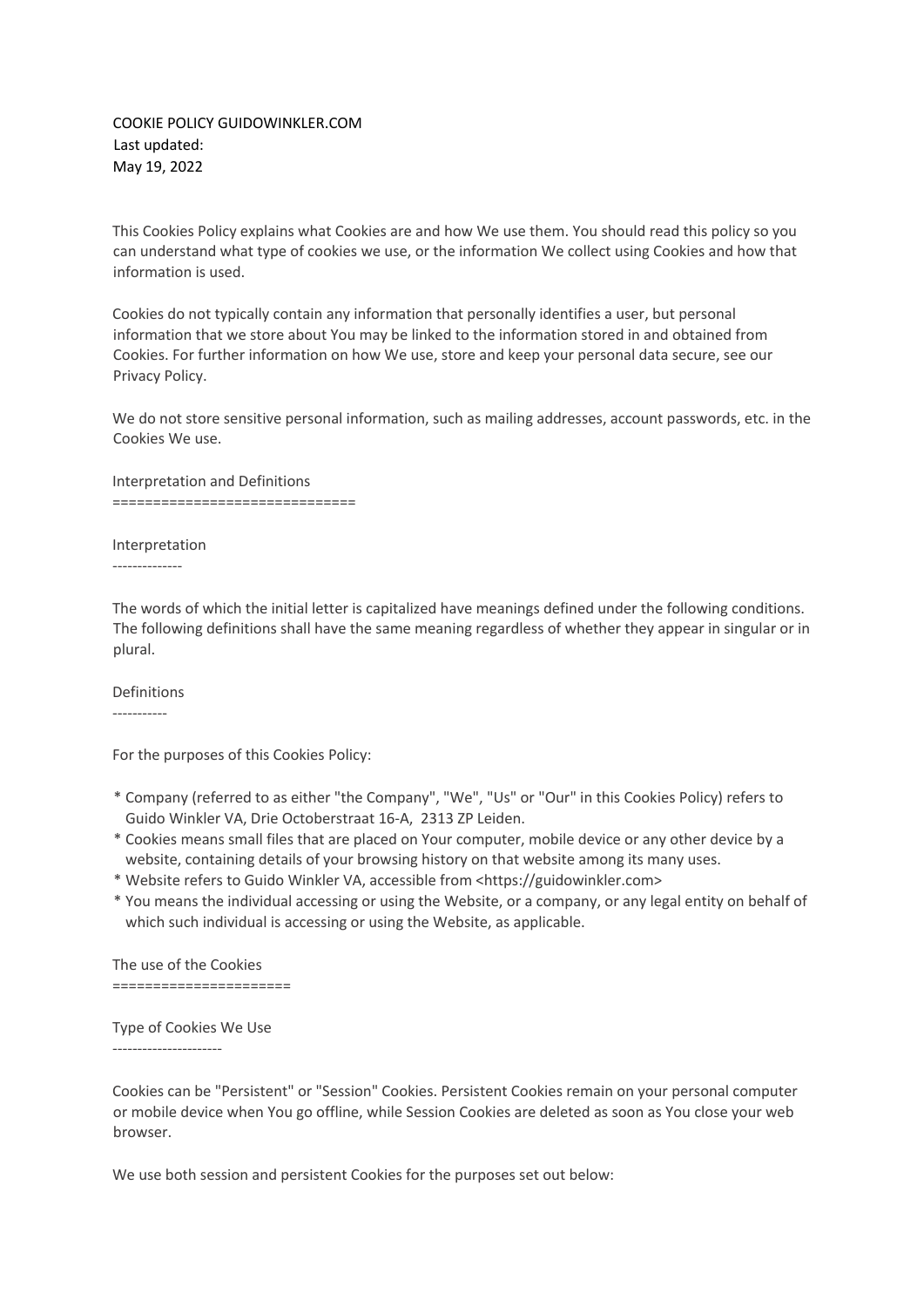\* Necessary / Essential Cookies

Type: Session Cookies

Administered by: Us

Purpose: These Cookies are essential to provide You with services available through the Website and to enable You to use some of its features. They help to authenticate users and prevent fraudulent use of user accounts. Without these Cookies, the services that You have asked for cannot be provided, and we only use these Cookies to provide You with those services.

\* Functionality Cookies

Type: Persistent Cookies

Administered by: Us

Purpose: These Cookies allow us to remember choices You make when You use the website, such as remembering your login details or language preference. The purpose of these Cookies is to provide You with a more personal experience and to avoid You having to re-enter your preferences every time You use the Website.

\* Tracking and Performance Cookies

Type: Persistent Cookies

Administered by: Third-Parties

 Purpose: These Cookies are used to track information about traffic to the website and how users use the website. The information gathered via these Cookies may directly or indirectly identify you as an individual visitor. This is because the information collected is typically linked to a pseudonymous identifier associated with the device you use to access the website. We may also use these Cookies to test new pages, features or new functionality of the Website to see how our users react to them.

\* Social Media Cookies

Type: Persistent Cookies

Administered by: Third-Parties

Purpose: In addition to Our own Cookies, We may also use various third party plug-ins from social media networking websites such as Facebook, Instagram, Twitter or Google+ to report usage statistics of the website and to provide social media features. These third party plug-ins may store Cookies. We do not control these Social Media Cookies. Please refer to the relevant social media networking's website privacy policies for information about their cookies.

Your Choices Regarding Cookies

------------------------------